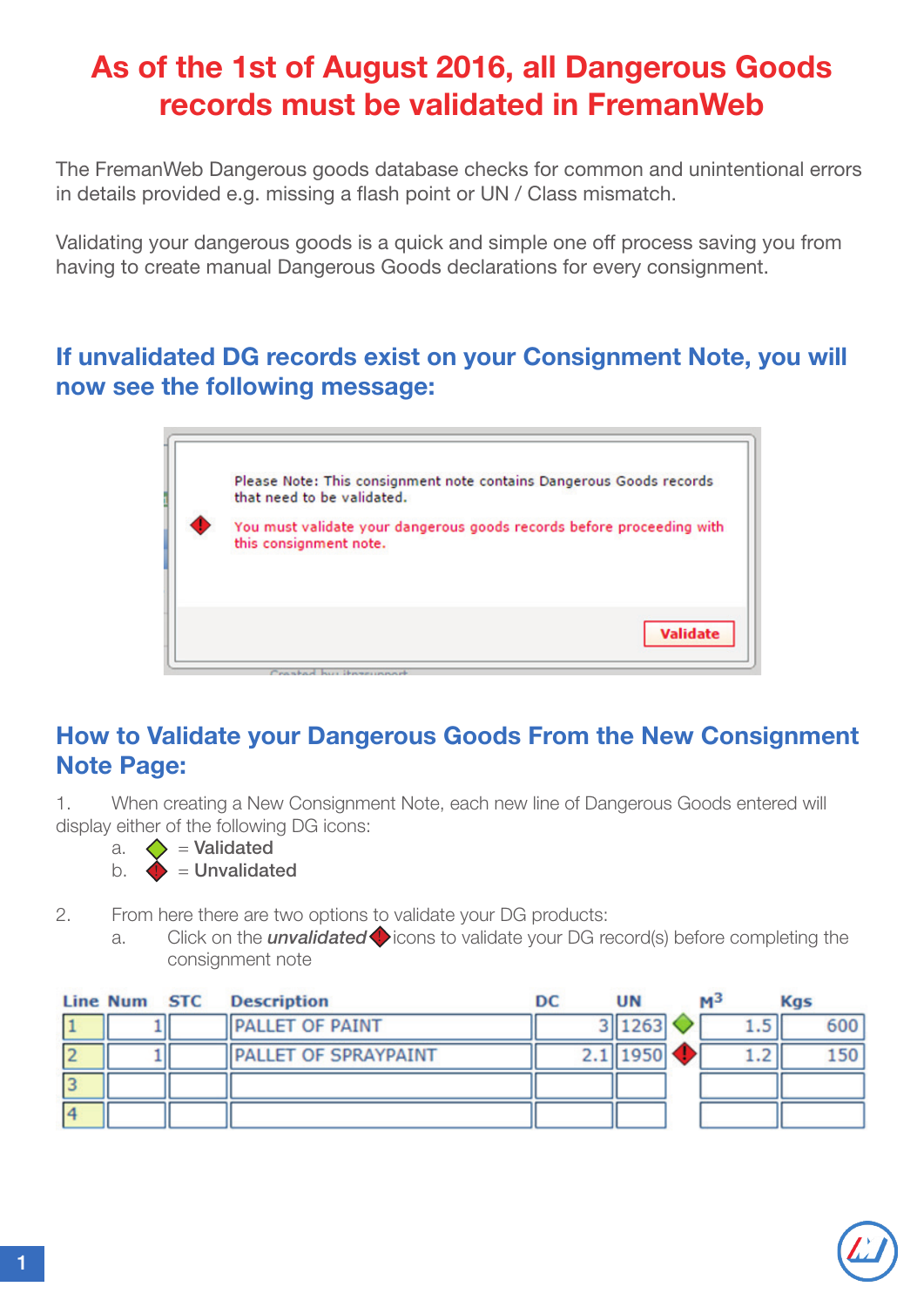b. Or when clicking Save & New, Save & Exit, Print or Preview, the warning message will display if a DG on that consignment note is **unvalidated**  $\blacklozenge$  Select 'Validate'.



3. The Validate DG Detail screen below will open:

| <b>Validate DG Detail</b>                                |                                                                              |                              |          |                |            |                                              |                                                                      |
|----------------------------------------------------------|------------------------------------------------------------------------------|------------------------------|----------|----------------|------------|----------------------------------------------|----------------------------------------------------------------------|
| UN3266_8_II<br>Customer DG Ref:<br>3266<br><b>UN No:</b> |                                                                              |                              |          |                |            |                                              |                                                                      |
| Proper Shipping Name<br>Variant                          |                                                                              | <b>Class</b>                 | Sub Risk | <b>HazChem</b> | Pack Group | <b>Flash Point</b>                           | <b>Existing DG Detail</b>                                            |
|                                                          | <b>1 CORROSIVE LIQUID, BASIC, INORGANIC, N.O.S.</b>                          |                              |          | $2X -$         | ٠          |                                              | Invalid details are highlighted<br>in red and require updating.      |
|                                                          | 2 CORROSIVE LIQUID, BASIC, INORGANIC, N.O.S.                                 |                              | a        | 200            | п          |                                              | Please refer to your Safety                                          |
|                                                          | 3 CORROSIVE LIQUID, BASIC, INORGANIC, N.O.S.                                 |                              | s.       | 2x             | 111        |                                              | Data Sheet (SDS) when<br>validating your DG record.                  |
|                                                          |                                                                              |                              |          |                |            |                                              | Customer DG Ref:                                                     |
|                                                          |                                                                              |                              |          |                |            |                                              | UN3266_8_II<br>3266<br><b>UN Not</b>                                 |
|                                                          |                                                                              |                              |          |                |            |                                              |                                                                      |
|                                                          |                                                                              |                              |          |                |            |                                              |                                                                      |
|                                                          |                                                                              |                              |          |                |            |                                              | <b>Variant:</b><br>Proper Shipping Name:<br>CORROSIVE LIQUID, BASIC, |
|                                                          |                                                                              |                              |          |                |            |                                              | INORGANIC, N.O.S.<br>Class:<br>a                                     |
|                                                          |                                                                              |                              |          |                |            |                                              | Subsidiary Risk: 0                                                   |
|                                                          |                                                                              |                              |          |                |            |                                              | 200<br>HazChem:                                                      |
|                                                          |                                                                              |                              |          |                |            |                                              | $\mathbf{H}$<br>Packing Group:                                       |
|                                                          |                                                                              |                              |          |                |            |                                              | Flashpoint:                                                          |
|                                                          |                                                                              |                              |          |                |            |                                              | Marine Pollutant: NO                                                 |
| <b>DG Detail</b>                                         |                                                                              |                              |          |                |            |                                              | Acid/Alkalis                                                         |
|                                                          | UN No: 3266 Proper Shipping Name: CORROSIVE LIQUID, BASIC, INORGANIC, N.O.S. |                              |          |                |            | HazChem: 2X                                  | Technical Name:                                                      |
| Hazard Class: 8                                          | Subsidiary Risk:                                                             | Packing Group:   Flashpoint: |          |                |            | Marine Pollutant: Yes @ No @ Mcid @ Alkali @ | Additional Infor-                                                    |
| <b>Technical Name:</b>                                   | Mater product bechained name                                                 |                              |          |                |            |                                              |                                                                      |
| Variant: 1                                               | Enter additional information                                                 |                              |          |                |            |                                              | Package Type:<br>Package Inst:                                       |
| Additional Info:                                         |                                                                              |                              |          |                |            |                                              |                                                                      |

- a. Any details you already have saved will be auto-populated
- b. Please refer to your Safety Data Sheet (SDS) to complete and validate all fields and click 'Save'

 *Required fields vary based on the UN number of your product (mandatory fields are highlighted in Red)*

 *If you have already provided all the required information and this is displayed correctly, click Save*

- c. The DG icons will turn from Red  $\bullet$  to Green  $\diamondsuit$ .
	- i. When all DGs on your consignment note are Green, FremanWeb will allow you to continue and print your consignment notes, labels and DG declaration documents

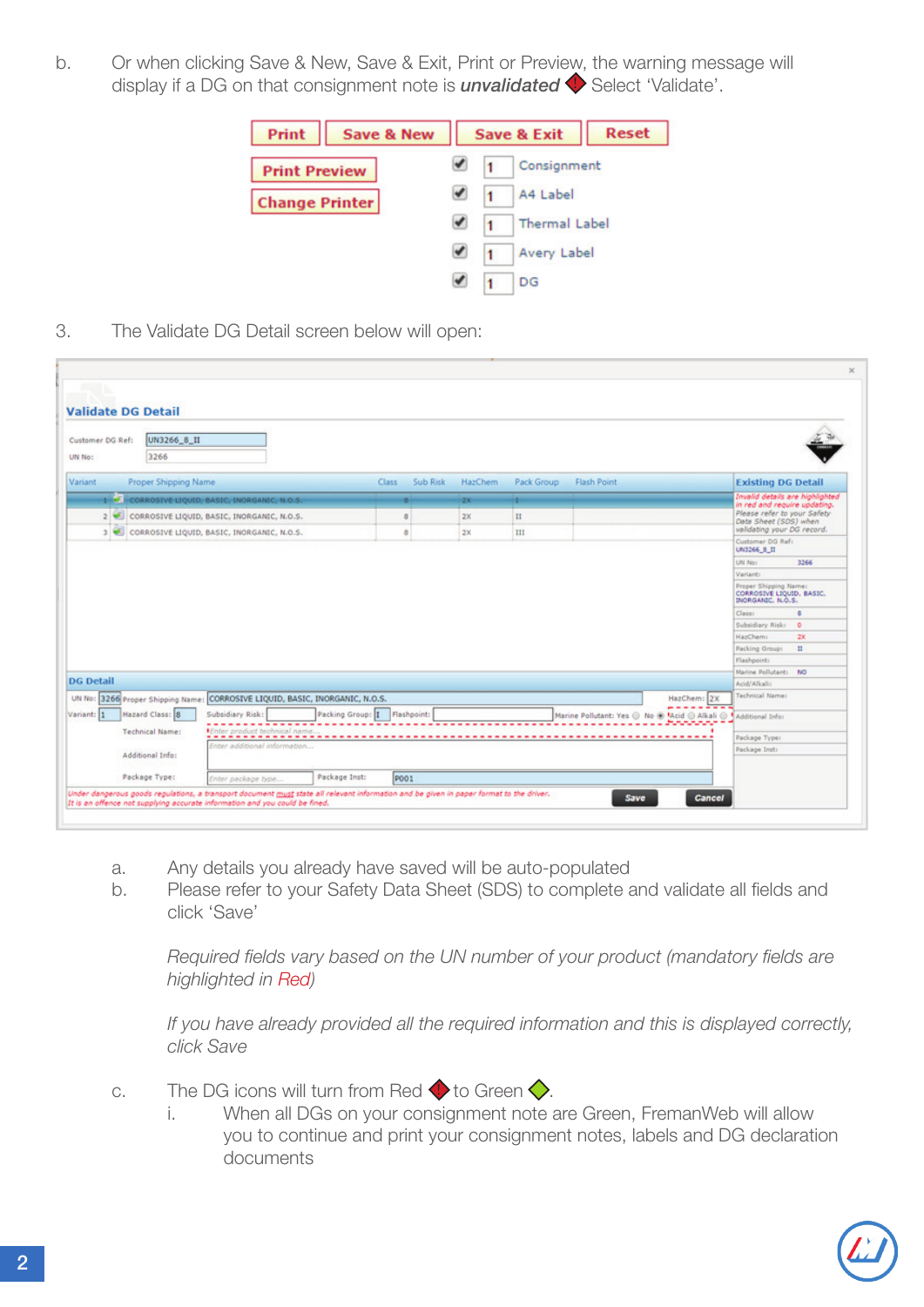|                 | Line Num STC | <b>Description</b>               | <b>Commodity DC</b> |  | <b>UN</b>    |  | Height Width Length M <sup>3</sup> |      | <b>Kgs</b> |          |
|-----------------|--------------|----------------------------------|---------------------|--|--------------|--|------------------------------------|------|------------|----------|
| $\vert$ 1       |              | Home Armor Flexible Sealer-Black |                     |  | $2.1$   1950 |  |                                    | 0.01 |            |          |
| 2               |              | Home Armor Flexible Sealer-White |                     |  | $2.1$ 1950   |  |                                    | 0.01 |            |          |
| 3               |              | Home Armor Flexible Sealer-Clear |                     |  | $2.1$ 1950   |  |                                    | 0.01 |            |          |
| $\vert 4 \vert$ |              |                                  |                     |  |              |  |                                    |      |            |          |
| 5               |              |                                  |                     |  |              |  |                                    |      |            |          |
|                 |              |                                  |                     |  |              |  |                                    | 0.03 |            | Add Line |

*Once validated, all details will be saved for all future consignments created and you will not need to validate the same DG record aga*in

### How to Validate your Dangerous Goods from the Product Page:

Under the Maintain - Products tab:



- 1. Click the 'Validate' button.
	- a. FremanWeb will check your existing DG details saved in FremanWeb have the correct information
	- b. If all information is correct, this will automatically validate any DG records where all required information is provided
	- c. If any required information is missing or the data provided is invalid, these will be marked as un-validated and FremanWeb. The description of any errors will display at the top of the screen
- 2. To validate your DG details, simply click on the *unvalidated* icon anywhere it displays and refer to your SDS to complete the information required

| <b>Products (Default)</b><br>Ø<br><b>Validation Error Summary</b><br>. Product Code 1.32416E+12: Please select acid or alkali Please enter Technical Name Please select a variant<br>. Product Code 285-49 NSF D/GRY 3L: Please select acid or alkali.Please enter Technical Name Please select a variant |                |                            |        |       |        |        |      |           |                        |   |                                |    |  |
|-----------------------------------------------------------------------------------------------------------------------------------------------------------------------------------------------------------------------------------------------------------------------------------------------------------|----------------|----------------------------|--------|-------|--------|--------|------|-----------|------------------------|---|--------------------------------|----|--|
| New Product Delete Show All Export Validate                                                                                                                                                                                                                                                               |                |                            |        |       |        |        |      |           |                        |   |                                |    |  |
| ΘΙ                                                                                                                                                                                                                                                                                                        | Product Code A | <b>Product Description</b> | Height | Width | Length | Metres | Kas  | Commodity | <b>Courier product</b> |   | <b>Class UN Number HazChem</b> |    |  |
|                                                                                                                                                                                                                                                                                                           | $1.32416E+12$  | $1.231118 + 32$            | 10     |       | 17     | 340    | 0000 |           | No                     |   | 3266                           | 2X |  |
|                                                                                                                                                                                                                                                                                                           |                |                            |        |       |        | 0.04   | l o  |           | No                     | в | 3266                           |    |  |
| 285-49 NSF D/GRY 3L 205-49 Non-Sand Filler 2 X 3L<br>(Total Records: 2) Records Per Page: 5 V<br>Show Page: 1                                                                                                                                                                                             |                |                            |        |       |        |        |      |           |                        |   |                                |    |  |

For other useful information on FremanWeb, please refer to our online user manual located under the Help tab, or call your Account Manager or our IT Helpdesk. [Contact Us.](http://www.mainfreight.com/global/en/global-home/contact-us.aspx?RegionID=2&CategoryID=3)

*Under dangerous goods regulations, a transport document must state all relevant information and be given in paper format to the driver. It is an offence not supplying accurate information and you could be fined.*



New Product Delete Show All Export Validate Back